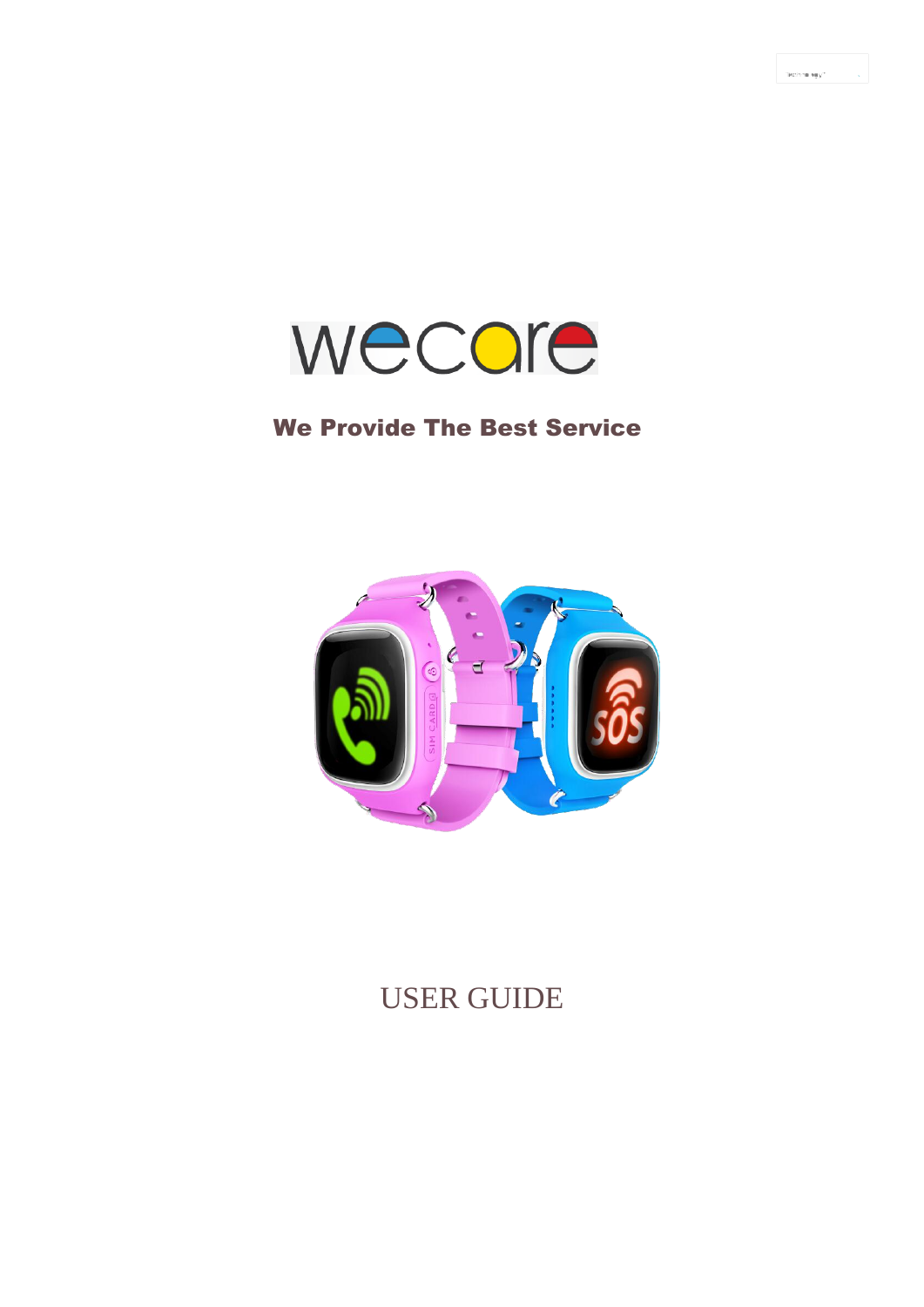# **WELCOME TO Wecare**

### A smart locator and phone for kids

Wecare helps children stay in touch with their parents, and helps parents know where their children are. The Wecare watch is worn by your child syncs with a smartphone application on the parents phone. This allows the parent to see where their child is at any point in time.

There are a couple of important things to do before your child starts using Wecare watch.

## Charging the battery

Wecare has been supplied with general Micro USB line, Charge your new watch for at least 4 hours before using it for the first time.

The standby time of Wecare watch depends on usage. We recommend you set the GPS frequency to save power.



#### Insert SIM card

Please insert the Micro sim card like following way.

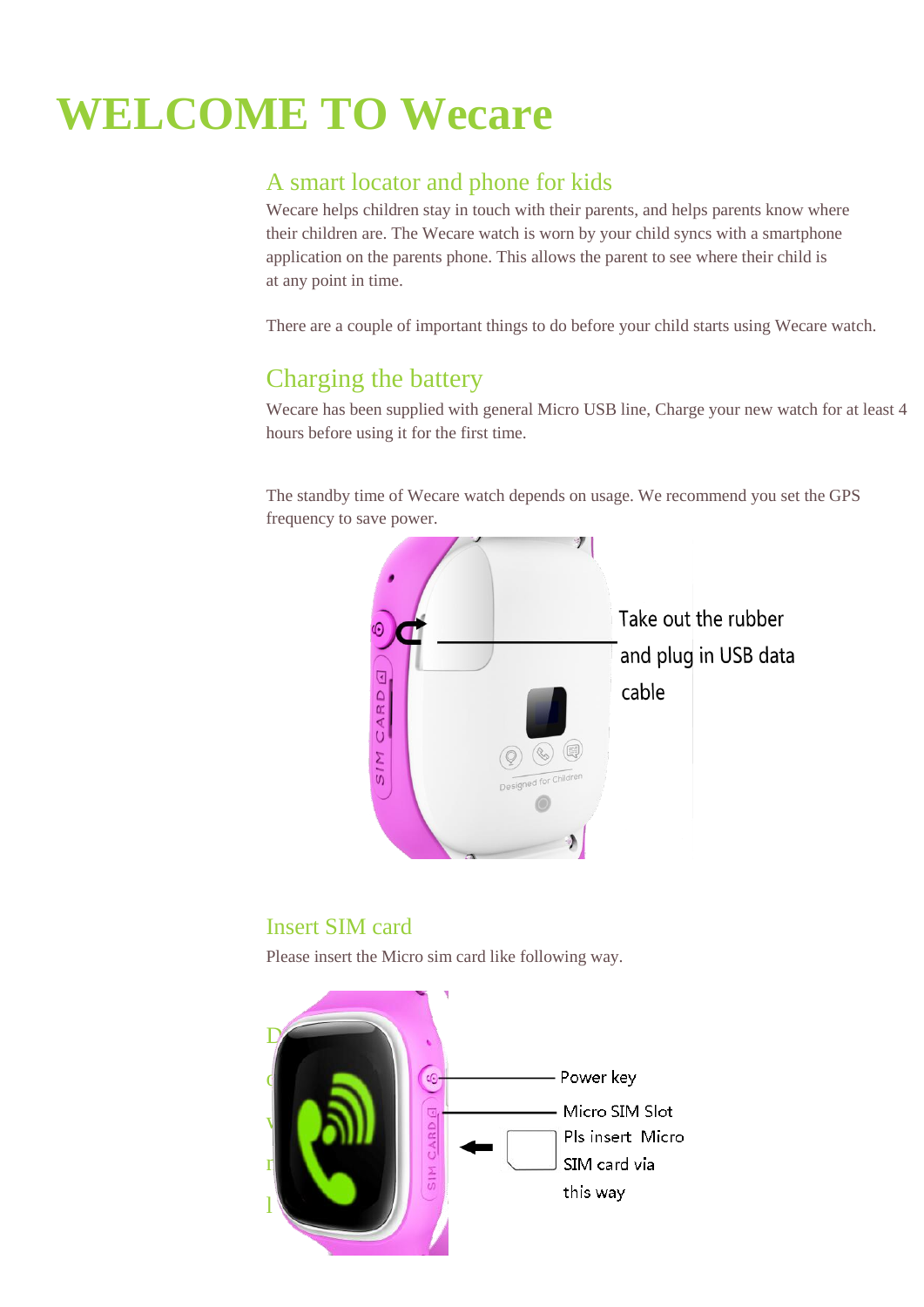#### Using the kid phone watch

**Power on:** Press and hold power key to power on the watch; **Main Menu**: Double click touch screen to enter main menu and slide from down to up direction to return main menu

**Shortcu**ts:

**Phone call**: Slide touch panel from left to right to enter phonebook and make phone call ( please bind the watch firstly and add family contacts via APP) ;

**Micro chat:** Slide touch panel from up to down to enter Micro chat with family contacts **Theme**: Slide touch screen from down to up to enter theme settings

**Friend list**: Slide touch screen from right to left to enter friend list ( pls add friend in the main menu ,only same type device can be added as friend)



#### Downloading the Wecare smartphone app

It's possible to monitor your child's Wecare watch from an Apple or Android smartphone. There's a free Wecare app available in the Apple App Store and in the Android Google Play shop, pls seach it via key words "Wecare"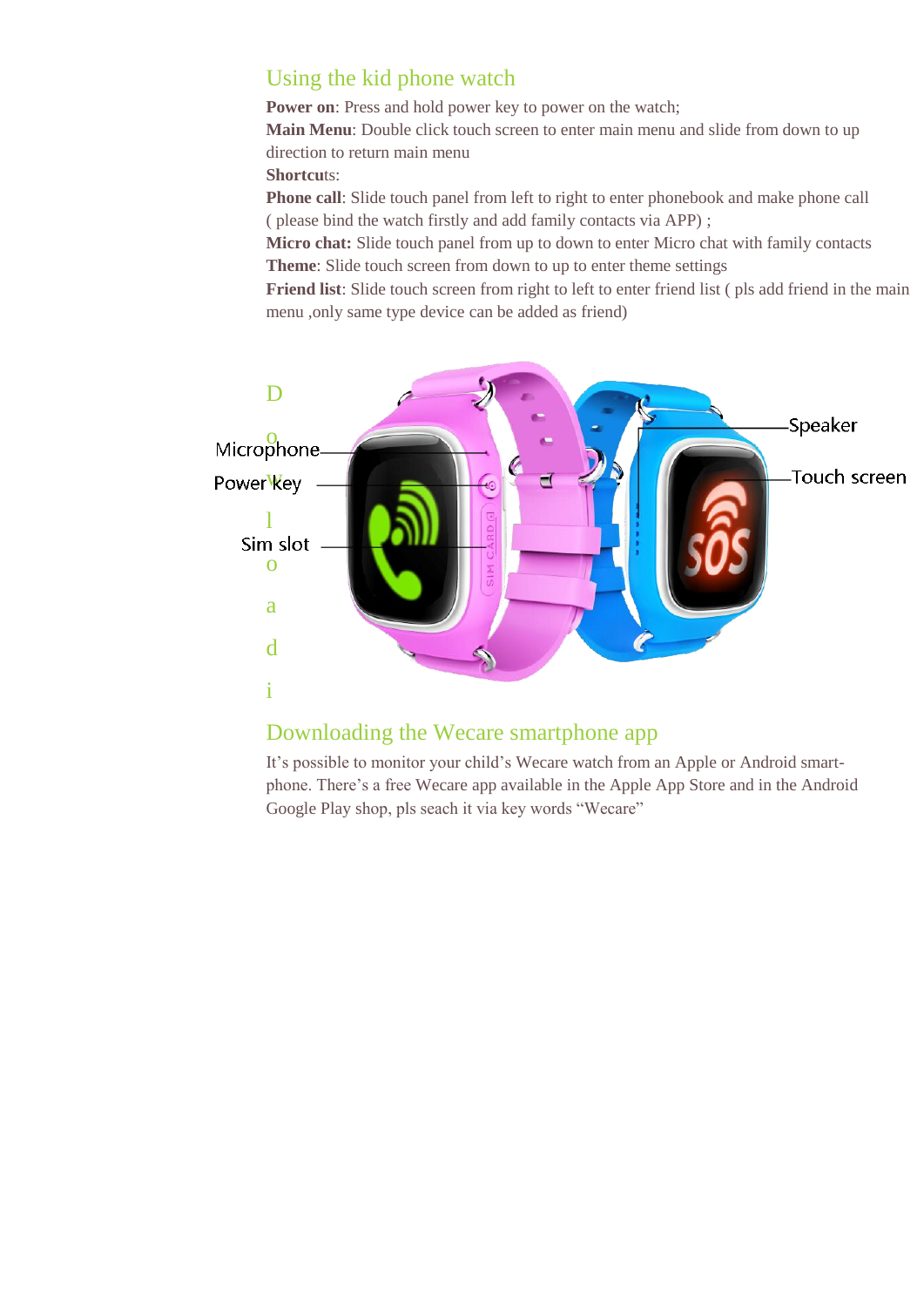# **DOWNLOADING**



#### STEP 1 Download the Wecare app

First, search for the official free Wecare app via scanning the right QR code to download wecare application for your Iphone and android device.

 After the app has been installed, open it by tapping the Wecare icon on your phone's screen. If you have purchased your first Wecare watch, hit CREATE NEW ACCOUNT and then continue to Step 2. If you have already created an account for another Wecare watch, sign in and skip to Step 3.

Make sure your Sim data has been activated

If your SIM data was activated when you purchased the watch, simply follow the Wecare set-up instructions below.

## **◆ 4Gull ■ 33% 10:38** Quick register Region China  $\Box$  +86 Phone number **圆** Email **6** Enter New Password **A** Confirm New Password O I have read and agree to the terms of

#### STEP 2 Create a Wecare account

Enter your mobile phone number which is using in your mobile.

Now enter YOUR email address for getting password back once you forget it.. For security, please setup your personal password ,choose "The term of service", the click √

Read the terms of service carefully and if you accept, select Agree

Select activate your Wecare watch to move to step 3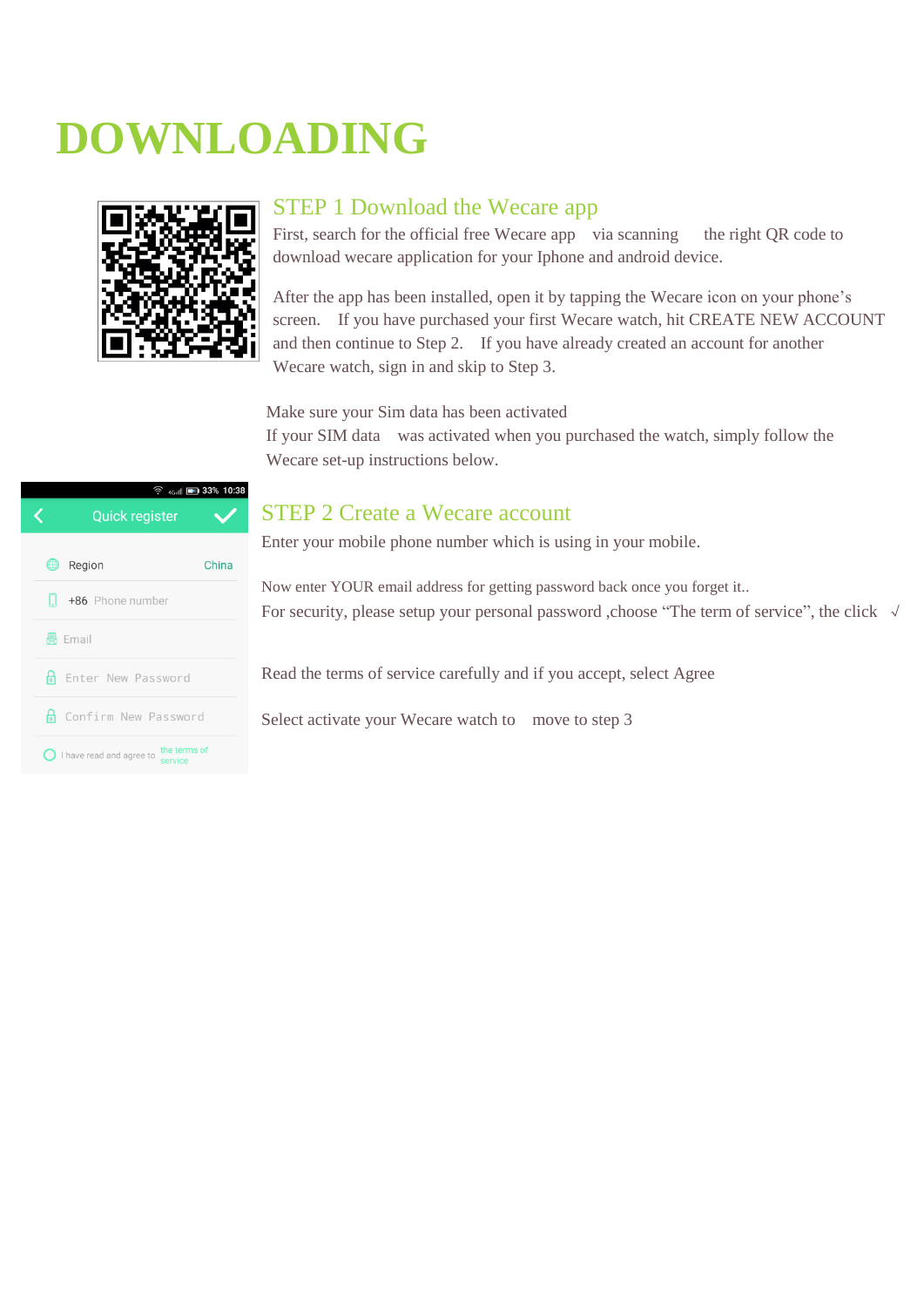#### STEP 3



You must know

1. Please insert a SIM card, press the power on/off key<br>for a while to power on, and then press repeatedly the<br>key to see if the GSM signal is normal.

2. The SIM card should open Call, SMS, GPRS(>30M/<br>Month), Caller ID etc.

3. If there are no open Caller ID, the watch can't block<br>the incoming call from a stranger.

Connect to Wecare

Turn on your watch by holding down the key button. Select the country, and then enter the telephone number of the Wecare watch.

Please remember to add this number to your contacts.

Create a profile for your child by entering the required details and attaching a photo. Select NEXT to save your settings and move on to the next section.

You will automatically be the Admin contact and you can enter up to 10 additional contacts manually via family contacts. These are the only 10 contacts that can communicate with your child's Wecare watch.

After clicking √, your registration is complete. The Wecare watch will not appear in your online account until it's fully charged, switched on and has connected itself to the cellular network.

Other options can now be set up via the smartphone app.

Attention: If there is short numbers, please input otherwise may affect the calling function.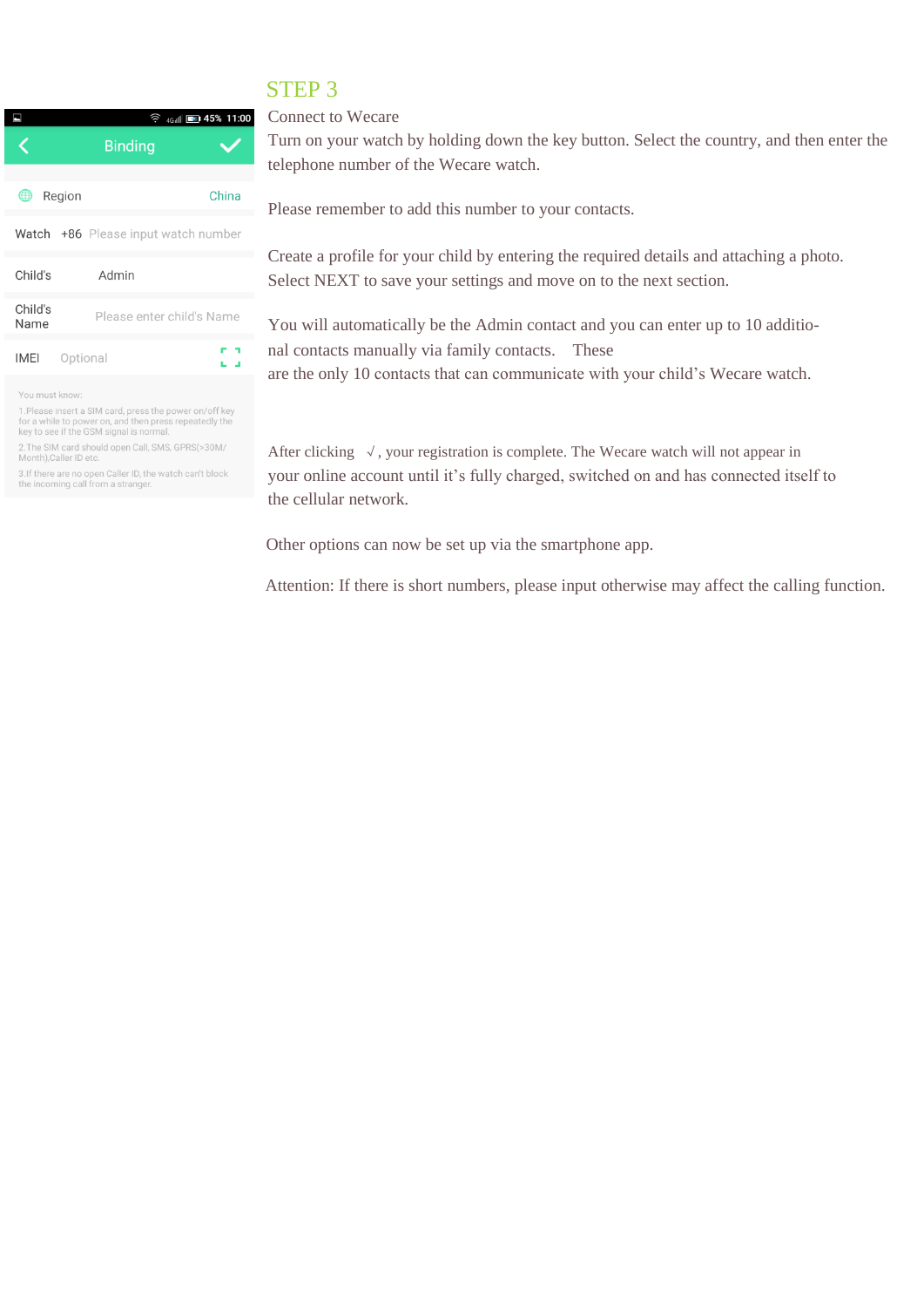# **USING THE WECARE SMARTPHONE APP**



#### Main screen

Tap the Wecare icon to open the smartphone app. Log in you'll see a central 'wheel' with five options:

- Locate: check the location of your Wecare watch on a map
- Call: make a voice call to your Wecare watch.
- Message: send an message to your Wecare watch.
- Frequency: setup updating location automatically in certain time.



#### Left-hand settings screen

Swiping a finger across the screen from the left-hand side to the right reveals options to change the settings for your Wecare.

My baby: Selecting 'My baby' at the top of the screen takes you to the baby profile screen, which lets you edit your baby's information. Remember to tap  $\sqrt{\ }$  when you've finished.

Remind: Push Notifications for SafeZones, Low Battery etc.

Safe zone: you can set safe zone and will get information when the watch is in or out of safe zones, for better experience, please setup frequency firstly to get safe zone information on time.

Family contacts: you can add 10 entries family numbers here for communications with the watch.

Location: (map view) screen

There are five basic options from the Locate screen: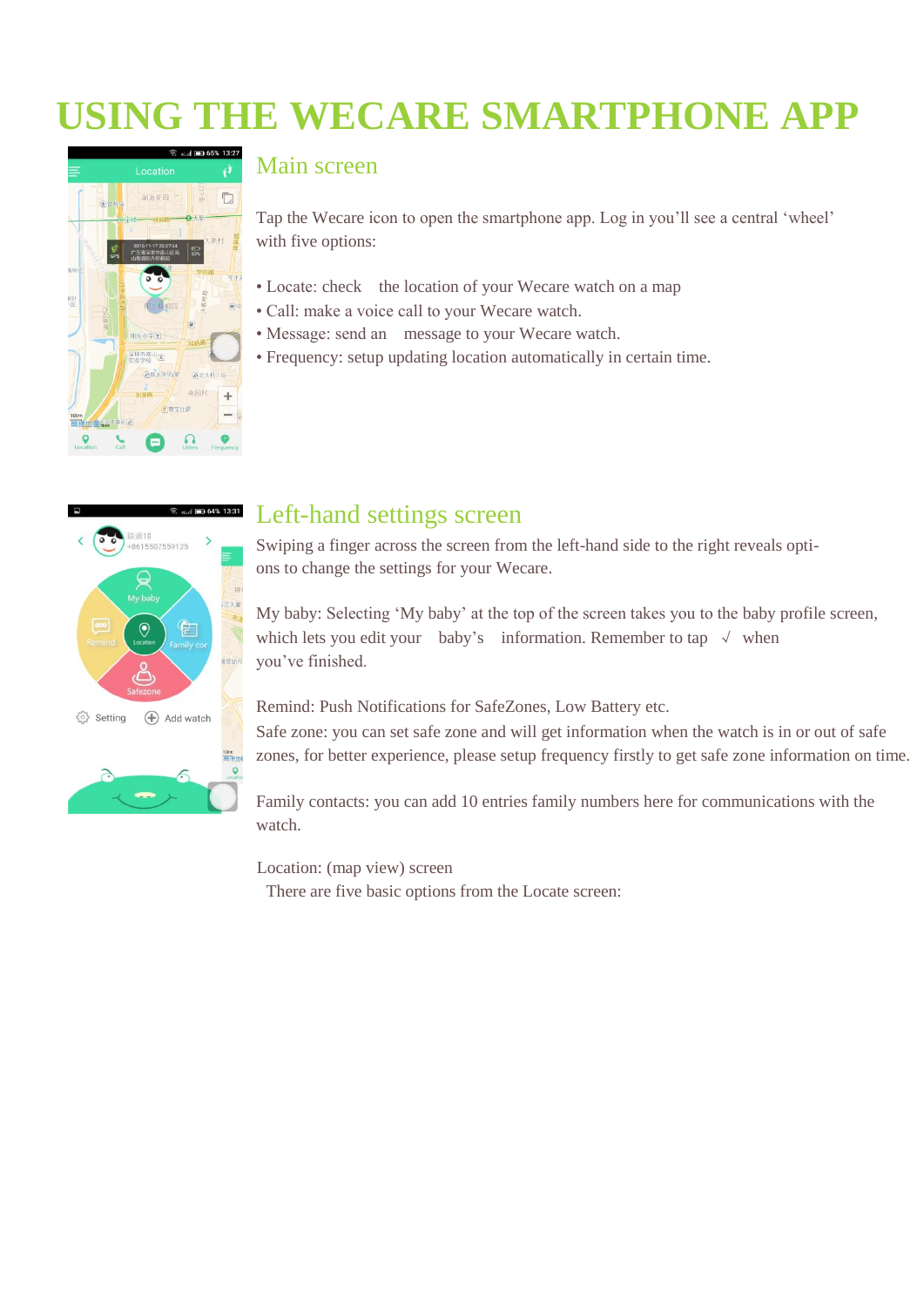# **USING THE WECARE SMARTPHONE APP**

### **SafeZones**

Wecare lets parents define 'SafeZones'. If safe zones are set, messages will be received if your child enters or leaves the designated SafeZone.





 $\bullet \cong$  4Gall 34% 17:41

日滞こ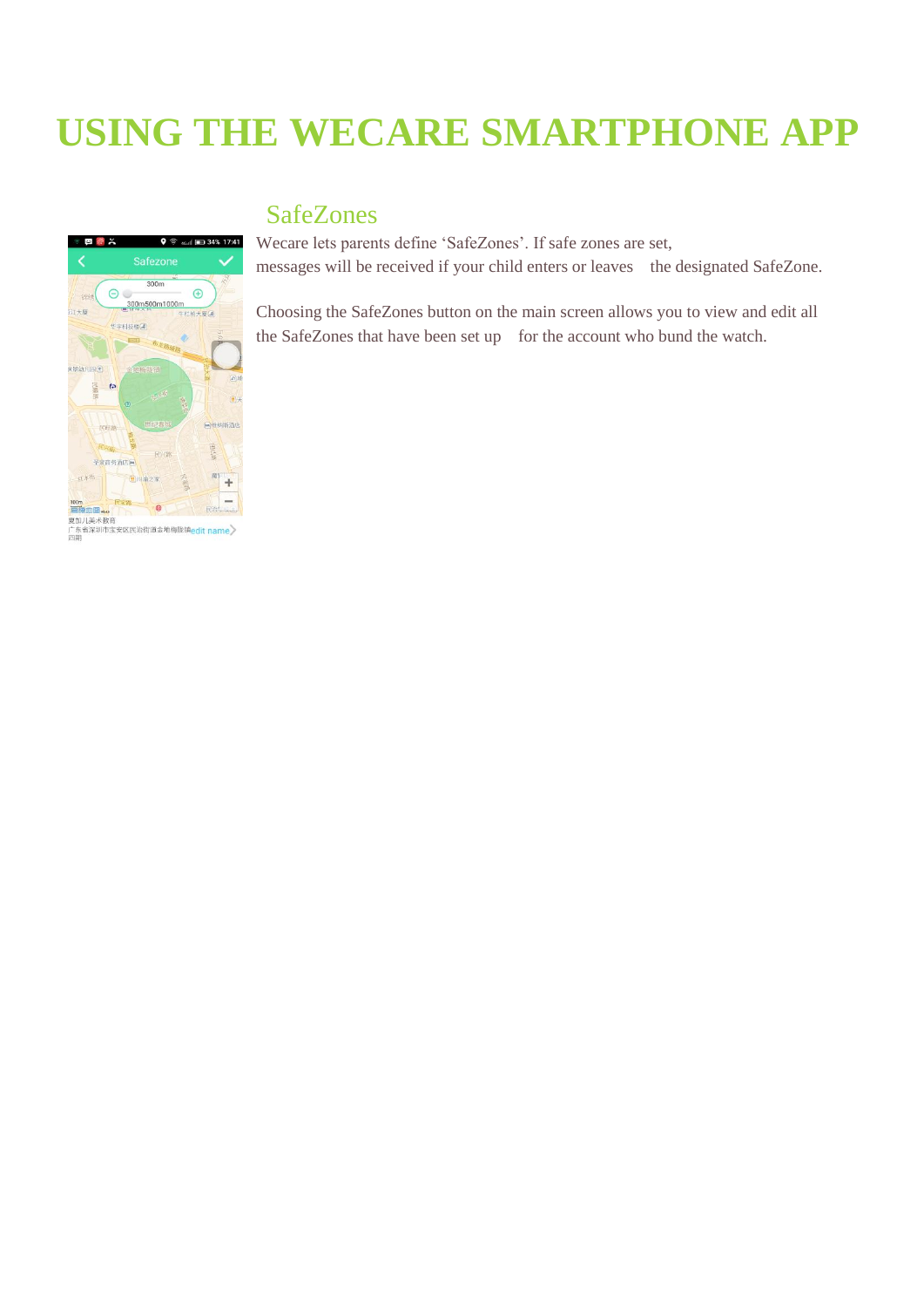# **OVERVIEW**

These short cut icons allow you to locate and track, and send an SMS or Call.

In addition, you can create, edit or delete information in the following areas

- Real-time location
- Message remind
- Safe Zones
- Family contacts
- My baby
- tracking history
- View watch settings

#### **Contacts**

The account holder will automatically be stored as the primary number. You can add up to 10 additional contacts and by selecting these from your address book, or manually entering the information.

Once you add a contact, they will be automatically defaulted to be an emergency contact. Press and hold power key of the watch ,all the contacts in the watch will received SOS information and SOS short message.

Tap SAVE when you've added, edited, or deleted any contact information.

The emergency service number should NOT be stored as a contact on the Wecare watch. Similarly, emergency service number for other countries should not be stored as contacts.